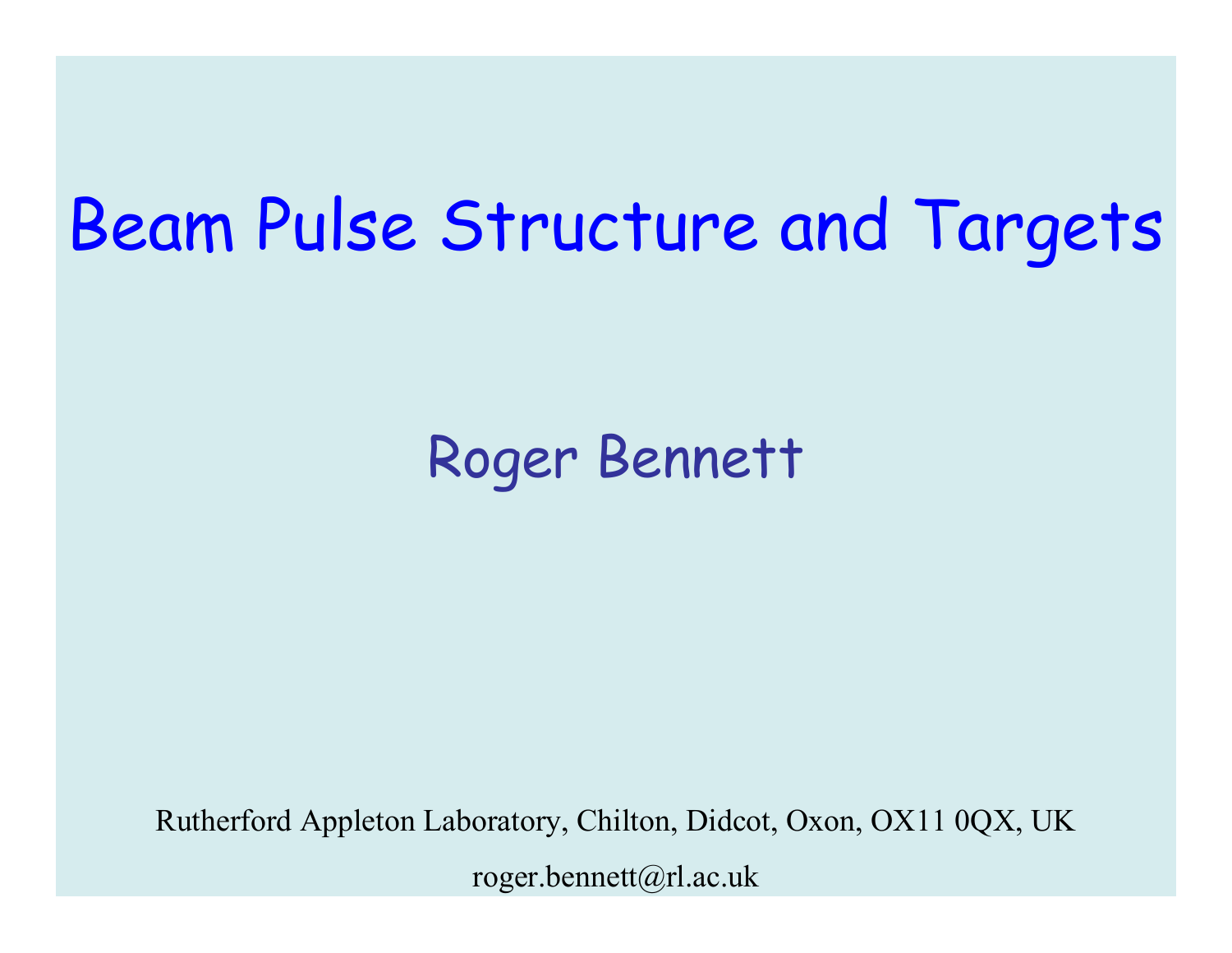Targets 1.Solid Suffer from thermal stress

### 1.Free liquid jets

Thermal shock is not a problem - **provided the pulse is short enough**.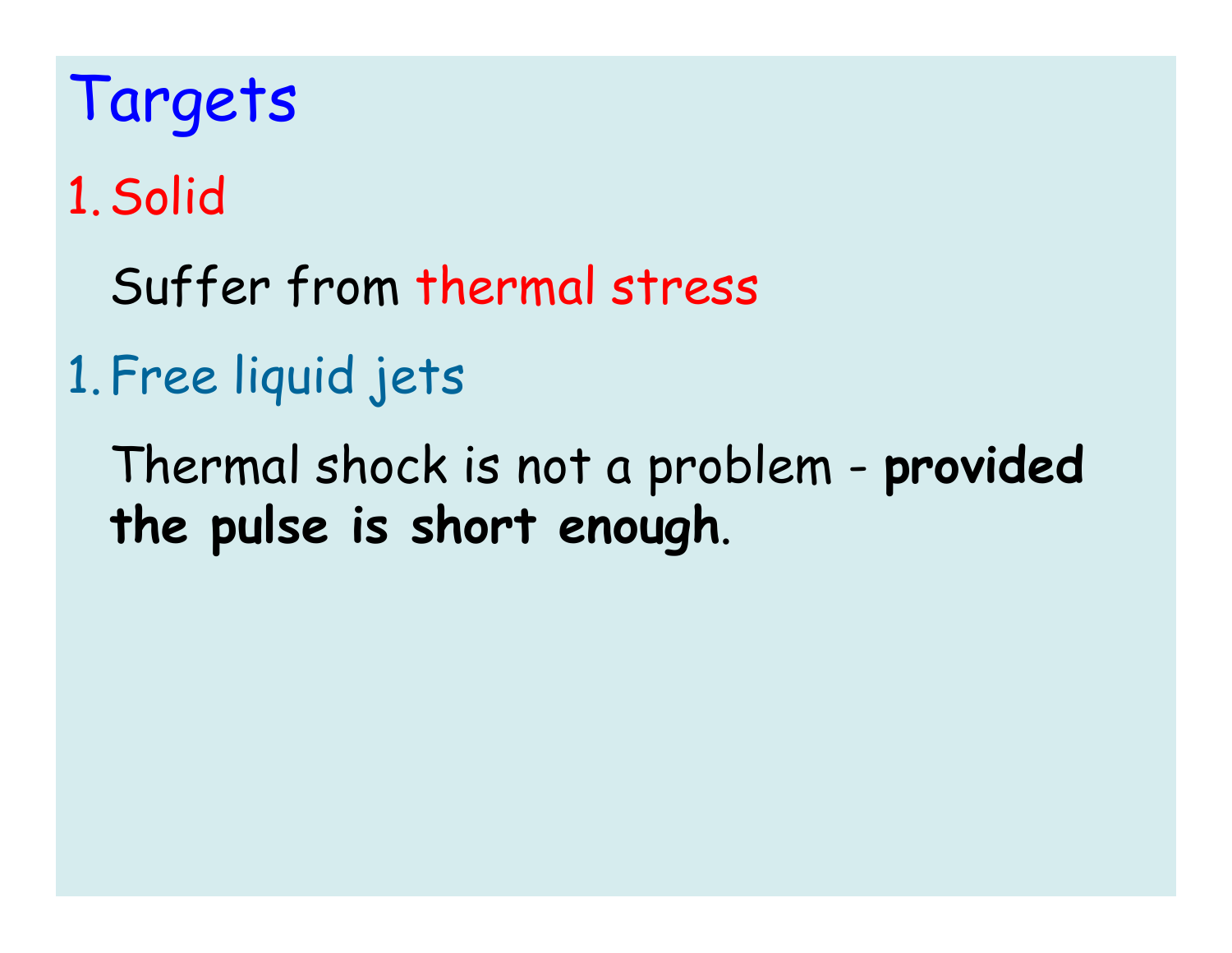#### **Shock, Pulse Length and Target Size**

When a solid experiences a temperature rise the material expands. Because of mass inertia there will always be a slight lag in the expansion. This causes pressure waves to ripple through the material. When the temperature rise is relatively large and fast, the material can become so highly stressed that there is permanent distortion or failure - shock.

Short high intensity beam pulses will give rise to shock in a target.

The shock wave travels through matter at the speed of sound,

$$
s = \sqrt{\frac{E}{\rho}}
$$

where  $\bm{\mathit{E}}$  is Young's modulus of elasticity and  $\bm{\rho}$  is the density.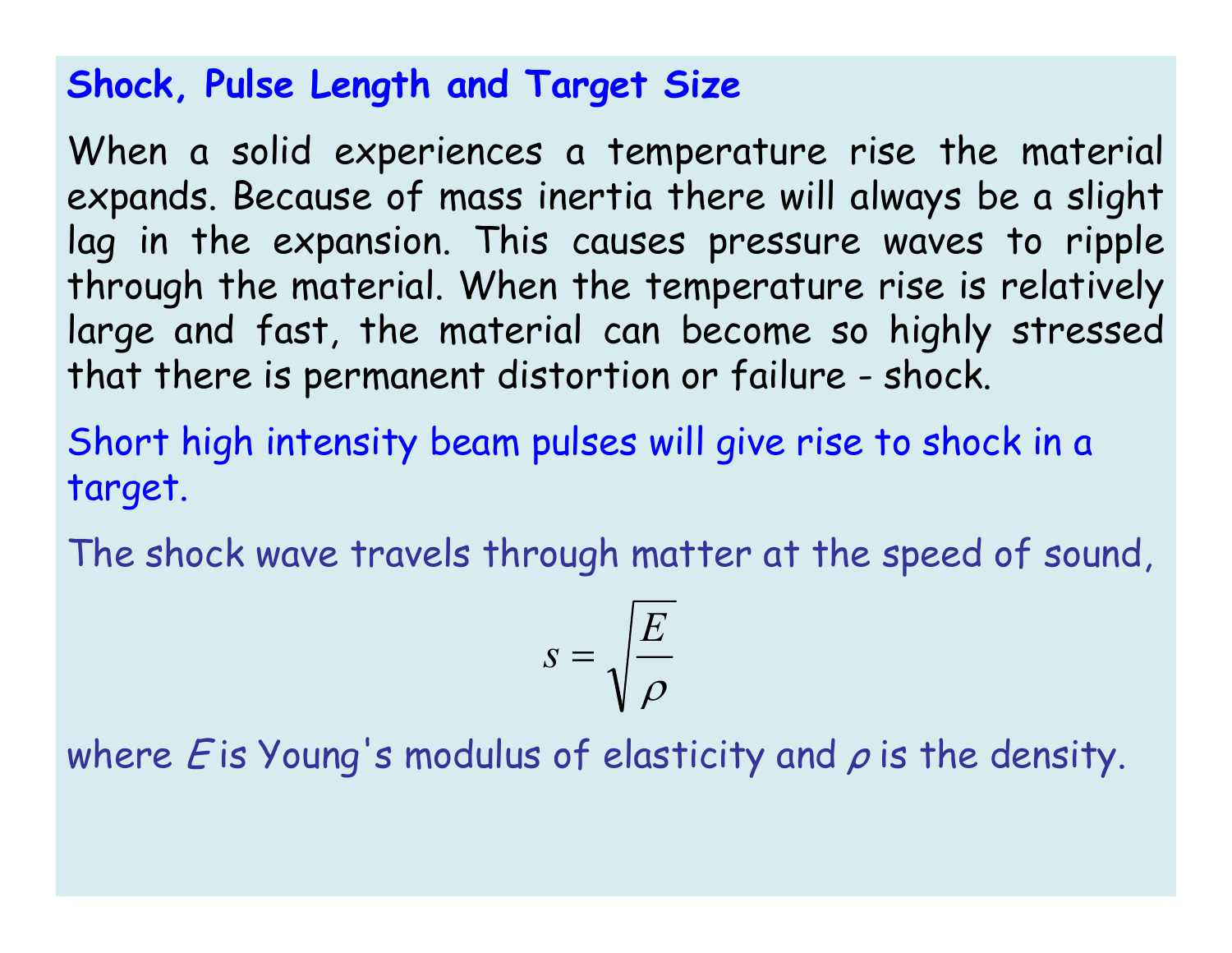The time taken for the wave to travel from the outer surface to the centre is given by

$$
\tau_s = \frac{d}{s}
$$

If the beam pulse  $(\tau_{p})$  is long compared to the characteristic time *<sup>τ</sup>s*, then little energy goes into the target in this time and the shock wave in the target is reduced.

If the target is small compared to the beam pulse length the shock is reduced.

If 
$$
\tau_s = \frac{d}{v} < \tau_p
$$
 No problem!

Must have sufficient pulsed energy input!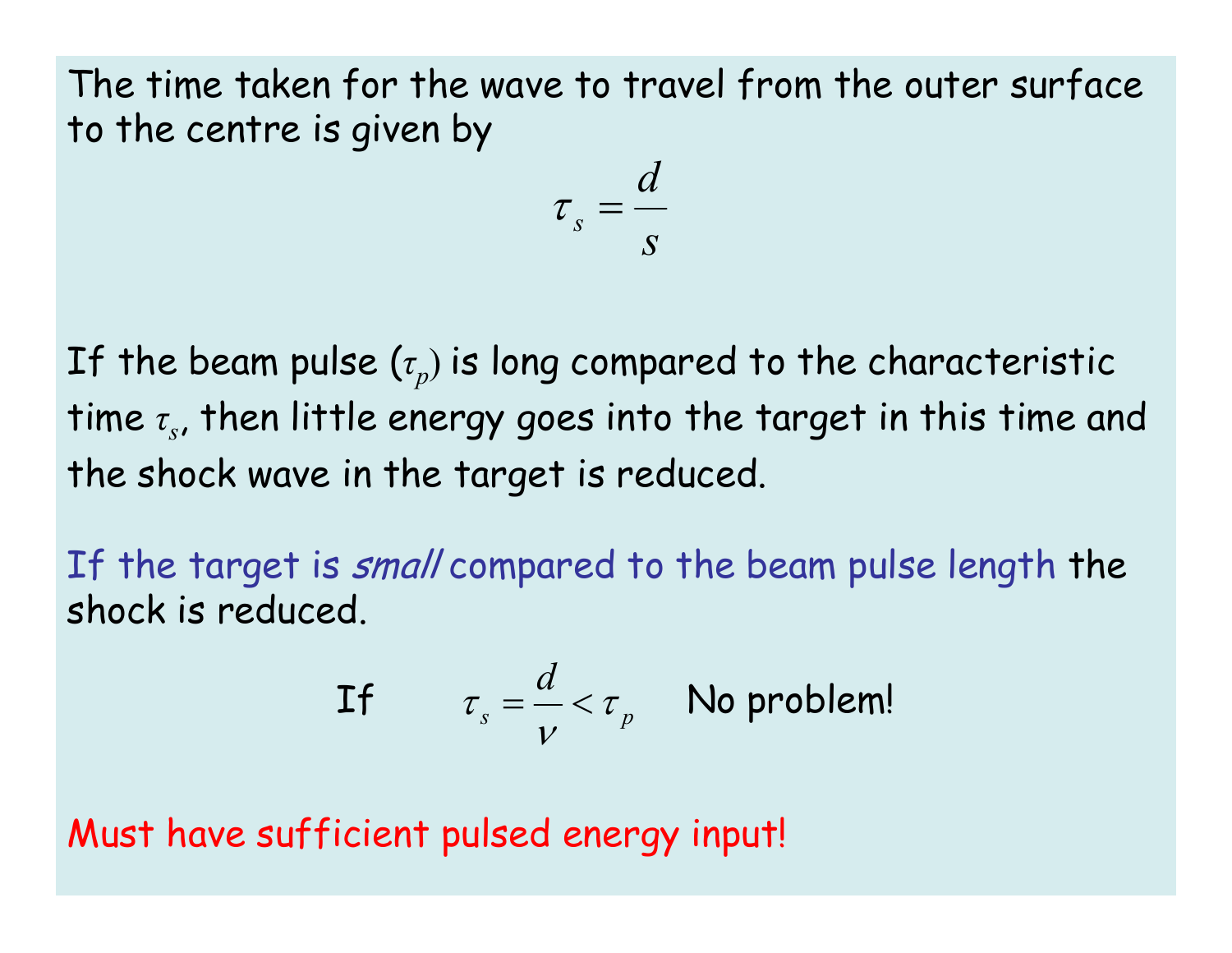

Proton beam "macro-pulses" and "micro-pulses".

Traditionally we have considered the micro-pulses as  $\sim$ 1 ns wide and **the macro-pulses as ~1**  <sup>µ</sup>**s wide**. The temperature rise per macro-pulse is  $\Delta\,\mathcal{T}$ ~ 100 K at 50 Hz.

For the tantalum bar target, radius 1 cm and length 20 cm, then:  $\square$  The time for the shock wave to travel a radius is 3  $\mu$ s  $\square$  The time for the shock wave to travel half the length is 30  $\upmu$  s

However, in the RAL proton driver scheme with ~5 micropulses, it is likely that they could be spaced apart by ~**60**  µ **s**, thus reducing the effective thermal shock to only **∆ T ~ 20 K**.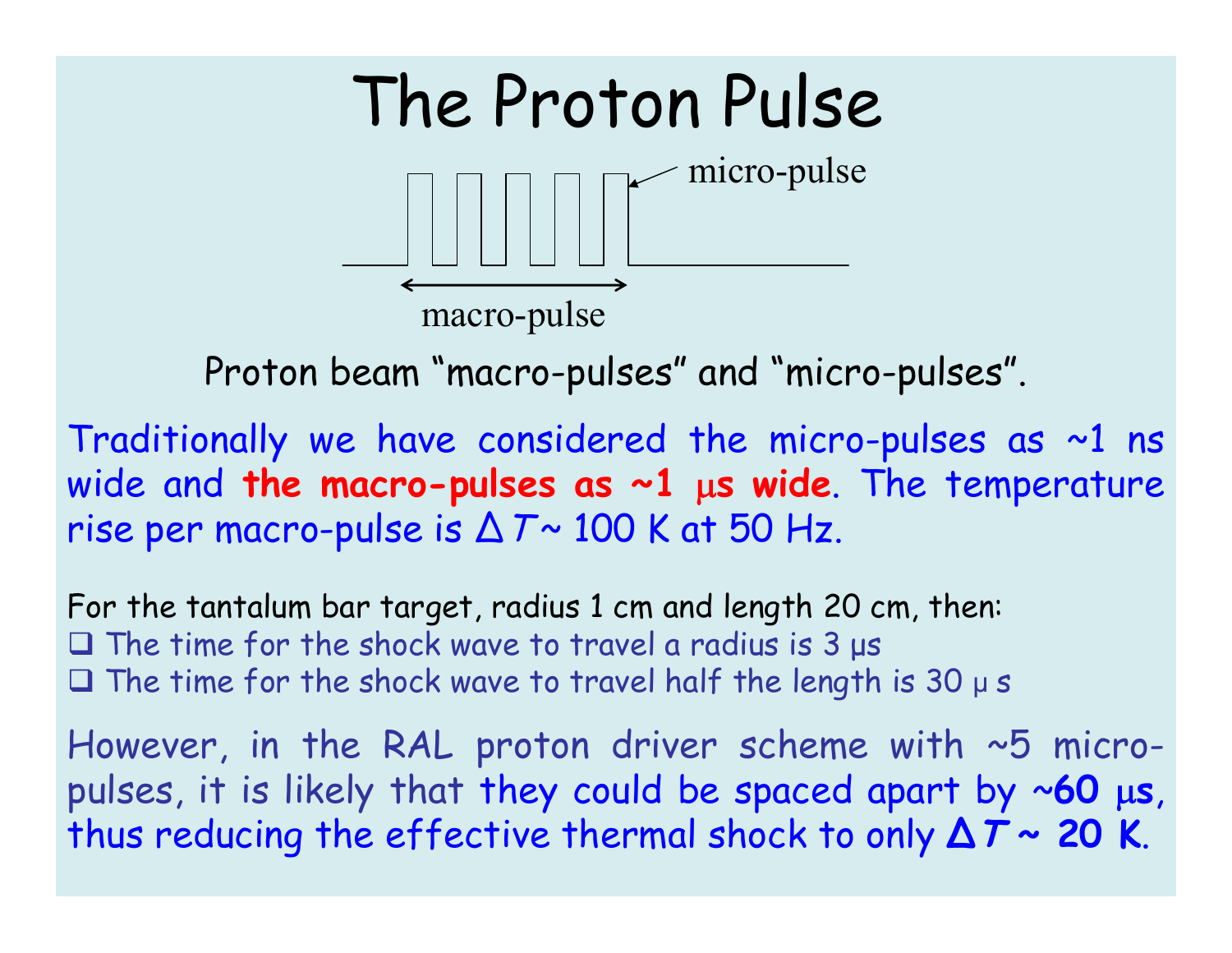

Effect of 10 micro-pulses in 1 and 5 µs long macro-pulses.